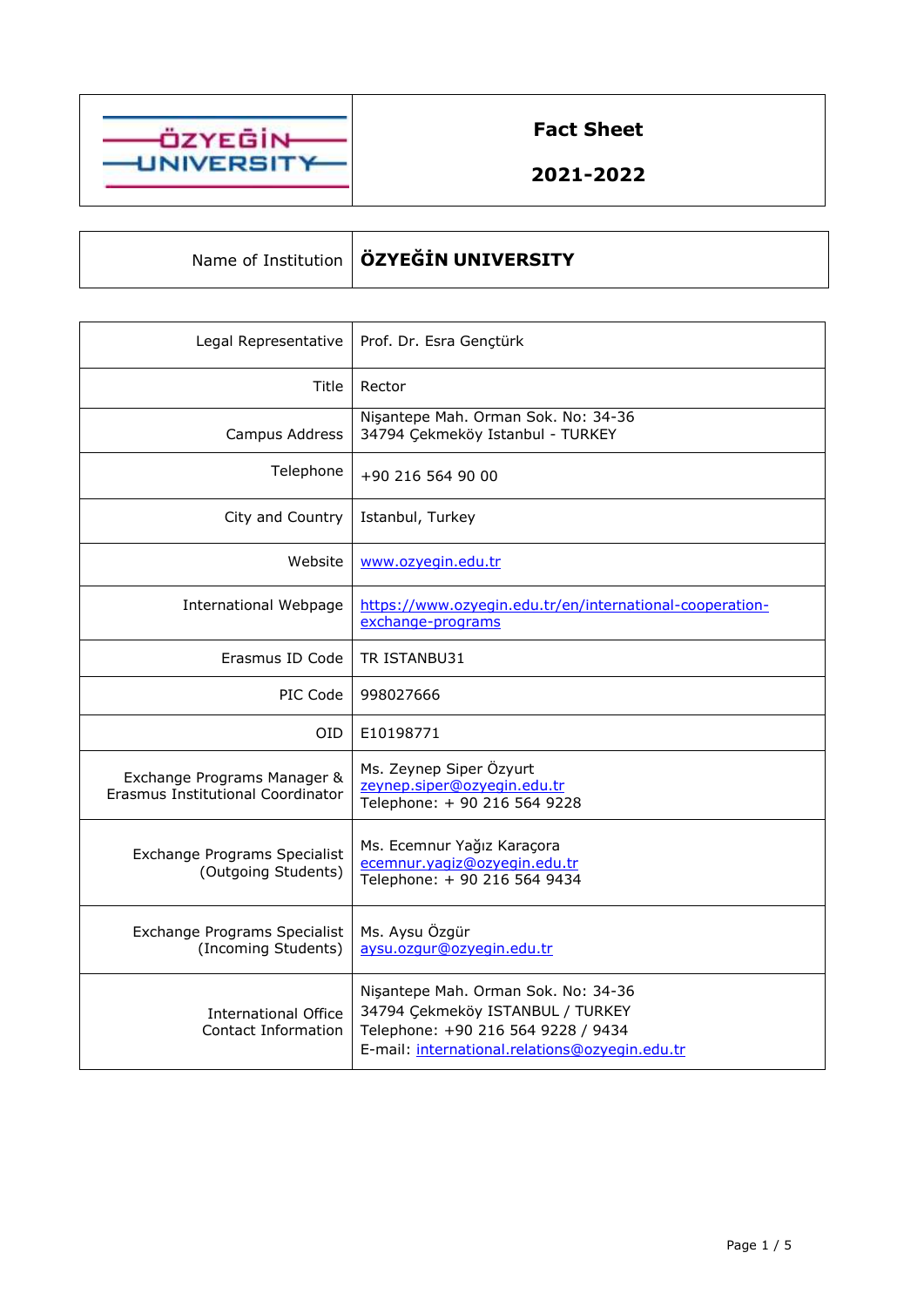## **Application and Nomination Process**

| <b>Application</b>                                          | 1 <sup>st</sup> Semester (Fall):                                                                                                                                                   | 2 <sup>nd</sup> Semester (Spring):                                                                                                                                                                                                                       |
|-------------------------------------------------------------|------------------------------------------------------------------------------------------------------------------------------------------------------------------------------------|----------------------------------------------------------------------------------------------------------------------------------------------------------------------------------------------------------------------------------------------------------|
| <b>Deadlines</b>                                            | $15th$ July                                                                                                                                                                        | 30 <sup>th</sup> November                                                                                                                                                                                                                                |
| Online                                                      | We use the online application system: http://intexchange.ozyegin.edu.tr                                                                                                            | Once a student is nominated by his/her Erasmus coordinator, the system                                                                                                                                                                                   |
| <b>Application</b>                                          | along with the username and password.                                                                                                                                              | automatically sends an email which includes the application link and instructions                                                                                                                                                                        |
| Online                                                      | please log into: http://intexchange.ozyegin.edu.tr                                                                                                                                 | Ozyegin University is using an online nomination system; for your nominees,                                                                                                                                                                              |
| <b>Nomination</b>                                           | You may request login information from international.relations@ozyegin.edu.tr.                                                                                                     | OzU IO periodically shares username and password with partners' coordinators.                                                                                                                                                                            |
| <b>Nomination</b><br><b>Deadlines</b>                       | application date.                                                                                                                                                                  | Nominations should be sent approximately one month before the application<br>deadline. We are flexible to receive your nominations as long as it is before the                                                                                           |
| <b>Arrival Dates</b><br>and Mandatory<br><b>Orientation</b> | Expected date is the second or third<br>week of September. Students will be<br>informed about the exact date by<br>email. (TBD)                                                    | Expected date<br>is<br>second<br>week<br>of l<br>February.<br>Students<br>will<br>be<br>about<br>informed<br>the<br>date<br>exact<br>by email. (TBD)                                                                                                     |
| Academic<br>Calendar                                        | Academic calendars appear on the following webpage:<br>https://www.ozyegin.edu.tr/en/student-services/academic-calendar<br>of the calendar and contact OzU IO for further details. | * The official arrival day and orientation program are listed on students'<br>acceptance letters/e-mails. They are usually a few days before the semesters start.<br>Different dates might apply to graduate students. Please review the respective part |

# **OzU Information**

| <b>Academic Level(s)</b> | Undergraduate                                                       | <b>Postgraduate</b>                                                               |
|--------------------------|---------------------------------------------------------------------|-----------------------------------------------------------------------------------|
| <b>Programs Offered</b>  | Faculties:<br>https://www.ozyegin.edu.tr/en/academic<br>s/faculties | Graduate Schools:<br>https://www.ozyegin.edu.tr/en/acad<br>emics/graduate-schools |
|                          | Schools:<br>https://www.ozyegin.edu.tr/en/academic<br>s/schools     |                                                                                   |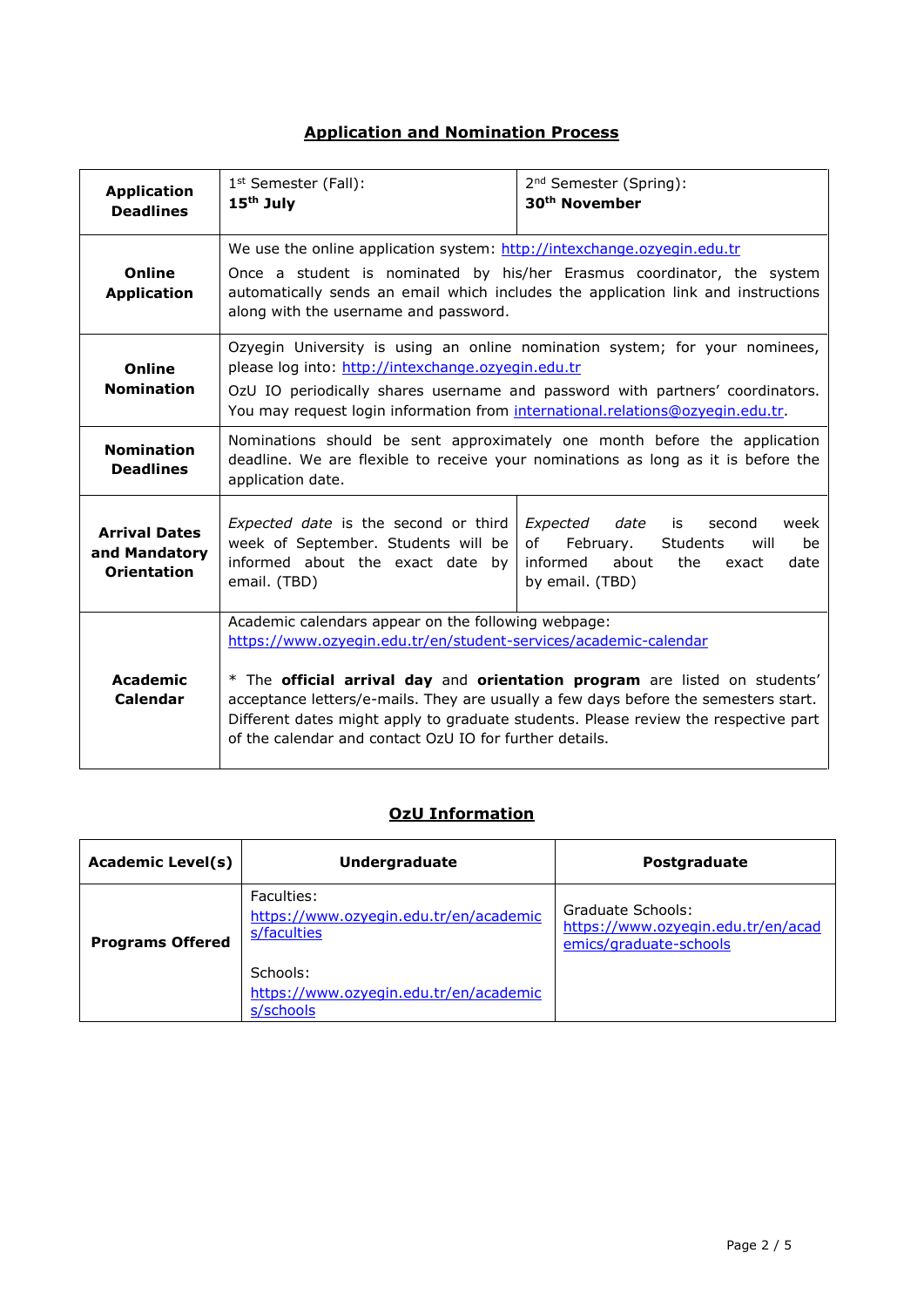|                          | For English programs, proficiency in English is expected (undergraduate<br>TOEFL-IBT<br>$80$ :<br>students:<br>https://www.ozyegin.edu.tr/en/student-<br>services/application-admission/language-proficiency-requirement.                                                                                                                                                                                                                                                                                                                                                                                                                                                                      |
|--------------------------|------------------------------------------------------------------------------------------------------------------------------------------------------------------------------------------------------------------------------------------------------------------------------------------------------------------------------------------------------------------------------------------------------------------------------------------------------------------------------------------------------------------------------------------------------------------------------------------------------------------------------------------------------------------------------------------------|
| Language<br>Requirement  | No official test score is required from exchange students nominated by our<br>partner universities. However, we expect to receive a formal letter from the<br>institution attesting to the language level if the medium of instruction is not<br>English.                                                                                                                                                                                                                                                                                                                                                                                                                                      |
|                          | Graduate programs may have different requirements. Please review their<br>admissions criteria for details.                                                                                                                                                                                                                                                                                                                                                                                                                                                                                                                                                                                     |
|                          | Please check the following link for the list of courses offered:                                                                                                                                                                                                                                                                                                                                                                                                                                                                                                                                                                                                                               |
| <b>Information on</b>    | https://www.ozyegin.edu.tr/en/ects-course-catalog-courses-offered/courses-<br>offered?utm_source=footer                                                                                                                                                                                                                                                                                                                                                                                                                                                                                                                                                                                        |
| courses/electives        | Learning Agreements must be completed as a supplement to the online<br>application: http://intexchange.ozyegin.edu.tr                                                                                                                                                                                                                                                                                                                                                                                                                                                                                                                                                                          |
|                          | Course offerings vary from semester to semester but previous years/semesters<br>give a general idea about possible offerings.                                                                                                                                                                                                                                                                                                                                                                                                                                                                                                                                                                  |
| <b>Course Enrolment</b>  | Incoming exchange students submit their tentative learning agreements with<br>their course selections. Final course registration will take place in the beginning<br>of each semester, during the course registration period and add/drop period<br>stated on the academic calendar. Students are obliged to complete the necessary<br>paperwork and receive approvals within the given deadlines.                                                                                                                                                                                                                                                                                             |
| <b>Course Load</b>       | The regular course load in the Fall and Spring semesters is 30 ECTS credits. If<br>students need to take more credits, additional approvals may be required. Max.<br>OzU course load is 36 ECTS per semester.                                                                                                                                                                                                                                                                                                                                                                                                                                                                                  |
| <b>Add/ Drop Period</b>  | Students finalize their Learning Agreements during the first two weeks. Add/Drop<br>period is announced on the official academic calendar (TBD).                                                                                                                                                                                                                                                                                                                                                                                                                                                                                                                                               |
| Withdrawal               | Students may withdraw course(s) during the designated withdrawal period which<br>is announced on the official academic calendar (TBD).                                                                                                                                                                                                                                                                                                                                                                                                                                                                                                                                                         |
| Period                   | https://www.ozyegin.edu.tr/en/student-services/semester-and-course-<br>registrations/course-withdrawal                                                                                                                                                                                                                                                                                                                                                                                                                                                                                                                                                                                         |
| <b>Exams</b>             | End-of-semester examinations are administered during the examination period<br>as announced on the academic calendar. No special early exams may be<br>arranged for the incoming exchange students.                                                                                                                                                                                                                                                                                                                                                                                                                                                                                            |
| Grading                  | A student's course performance is evaluated by the relevant course instructor<br>based on mid-term examinations and assignments, as well as attendance, if<br>applicable, and the results of the end-of-semester examinations. For every<br>course taken by a student, the relevant course instructor assigns a grade to the<br>student within the announced dates on the academic calendar. We use the ECTS<br>credit system and the grading system is standard American letter grade. The<br>minimum passing grade is 'D'. Grade F indicates that the student failed the<br>https://www.ozyegin.edu.tr/en/international-cooperation-exchange-<br>course:<br>programs/erasmus-program/ects-ds |
| Learning<br>expectations | Students are required to attend all courses, applied exercises, laboratory<br>sessions, projects, examinations and other related academic activities for which<br>they are registered. The instructor, in the beginning of the semester, announces<br>the effect of attendance on the grade calculation.                                                                                                                                                                                                                                                                                                                                                                                       |
| <b>Transcripts</b>       | Özyeğin University issues <b>ECTS Transcripts</b> automatically to all incoming<br>Erasmus exchange students. Global exchange students are issued transcripts in<br>English. Transcripts are mailed to partner institution International Offices/Study<br>Abroad Offices directly within 5 weeks after the grading period.                                                                                                                                                                                                                                                                                                                                                                     |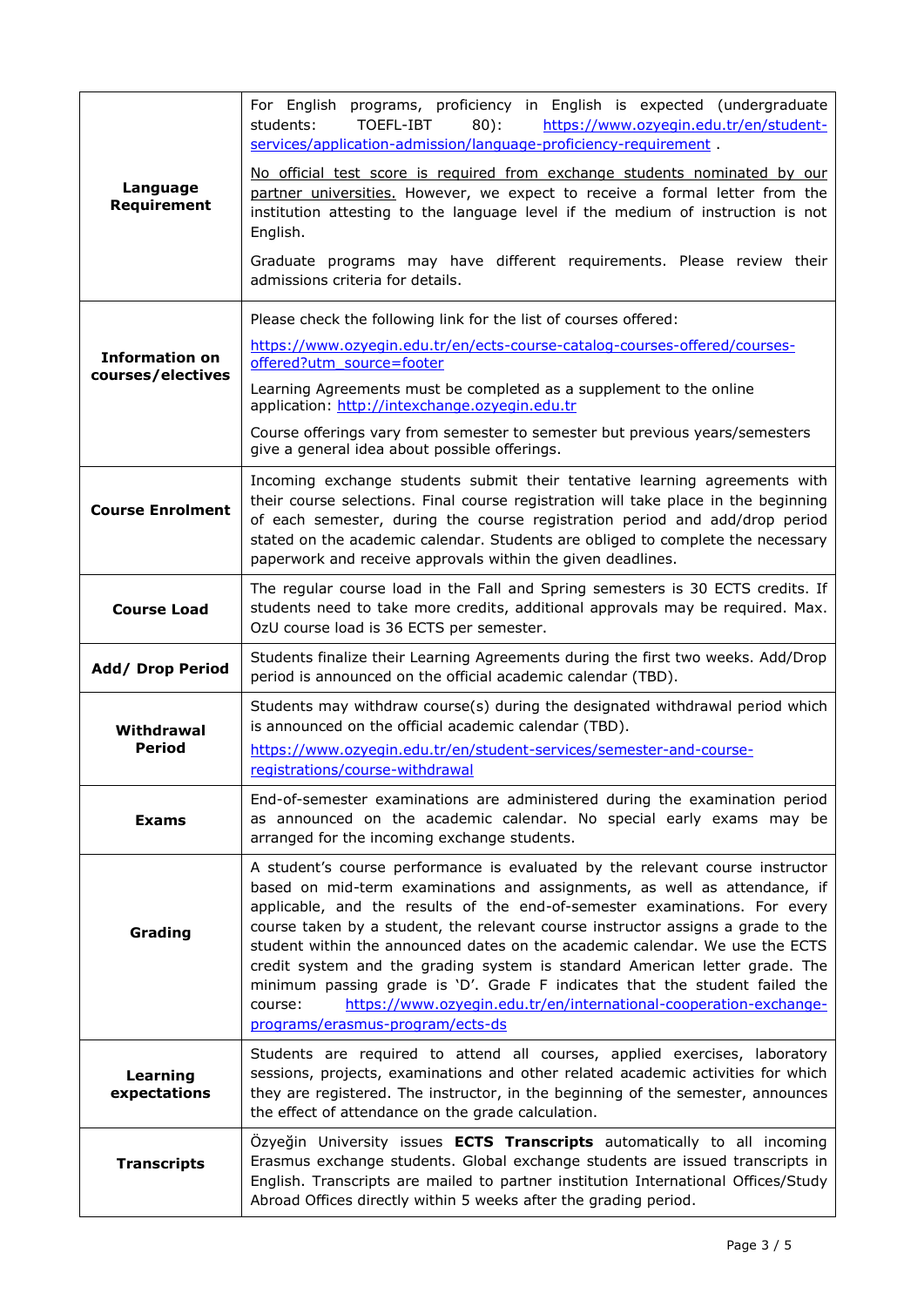### **Exchange Students Information**

| <b>Information for</b><br><b>Exchange</b><br>students | https://www.ozyegin.edu.tr/en/international-cooperation-exchange-<br>programs/erasmus-exchange-program/incoming-students                                                                                                                                                                                                                                                                                                                                                                                                                                                           |
|-------------------------------------------------------|------------------------------------------------------------------------------------------------------------------------------------------------------------------------------------------------------------------------------------------------------------------------------------------------------------------------------------------------------------------------------------------------------------------------------------------------------------------------------------------------------------------------------------------------------------------------------------|
|                                                       | We send information packages to nominated students and partner universities in<br>electronic format.                                                                                                                                                                                                                                                                                                                                                                                                                                                                               |
|                                                       | Students, who need student visa, receive their acceptance and support letters<br>within few weeks after the application deadline. They also receive additional arrival<br>information, residence permit application form, housing application and orientation<br>day program approximately one month before their arrival.                                                                                                                                                                                                                                                         |
| <b>Application</b><br><b>Materials</b>                | Application information is available on the incoming student website:<br>https://www.ozyegin.edu.tr/en/international-cooperation-exchange-<br>programs/exchange-programs/global-exchange/incoming-students<br>The application form is online: KION System- http://intexchange.ozyegin.edu.tr                                                                                                                                                                                                                                                                                       |
| <b>Housing</b>                                        | Özyeğin University has on-campus residence halls few minutes' walk away from the<br>academic buildings. The residence halls offer a comfortable living environment and<br>feature facilities and services to ensure an efficient study atmosphere. Shuttle<br>service is provided between Cekmekoy and several city center locations on<br>weekdays and weekends. For details on facilities, room plans, and regulations, you<br>can visit the following link: https://www.ozyegin.edu.tr/en/dormitories/overview                                                                  |
|                                                       | Further information regarding room reservations and application form are provided<br>after the acceptance letters. All registered students may live in the dormitories by<br>signing the binding housing agreement. The University does not take responsibility<br>for the private rental arrangements of the students.                                                                                                                                                                                                                                                            |
|                                                       | You<br>the<br>link:<br>see<br>up<br>to<br>date<br>housing<br>fee<br>this<br>may<br>on<br>https://www.ozyegin.edu.tr/en/dormitories/housing-fees . Please note that health<br>insurance and deposit fees are not required for exchange students.                                                                                                                                                                                                                                                                                                                                    |
| <b>Cost of Living</b><br>per month                    | Approximately 400 € per month. Some items approximate costs are as follows:<br>Monthly rent - 250 €<br>$\overline{\phantom{a}}$<br>Public transportation ticket - 1 $\epsilon$<br>Cost of one meal at campus dining hall -3 $\epsilon$<br>Fast food meal -5 €<br>Movie ticket -5 €<br>Residence permit card fee - $14 \in$ (one time fee)                                                                                                                                                                                                                                          |
| <b>Academic</b><br><b>Expenses</b>                    | No tuition fees for exchange students. Students are responsible of purchasing their<br>text books and covering their personal expenses.                                                                                                                                                                                                                                                                                                                                                                                                                                            |
| <b>Meal plan</b>                                      | Residence hall accommodation does not include a meal plan. However; on our<br>campus, there is a dining hall serving lunch and dinner, as well as various cafeterias<br>offering fast-food and other options throughout the day.                                                                                                                                                                                                                                                                                                                                                   |
| <b>Health</b><br><b>Insurance</b>                     | OzU Health Center is on campus for emergency and outpatient treatment.<br>If deemed necessary, following first aid, patients are directed to a nearby hospital<br>for further examination and treatment. There is an ambulance and paramedic<br>support available 24/7 on campus.                                                                                                                                                                                                                                                                                                  |
|                                                       | All incoming exchange students must have a valid health insurance to cover the<br>duration of their academic stay. Students, who do not hold a valid health insurance<br>for the residence permit application as well as personal needs, must purchase their<br>health insurance coverage upon their arrival. OzU IO will provide info on several<br>companies and their offers for interested students' consideration.<br>Please note that the European Health Insurance Card is not valid in Turkey<br>and your policy must meet the minimum standards mentioned in our website. |
| OzU student<br>card                                   | Özyeğin student card is given to all exchange students in the beginning of the<br>semester. Students may be asked to show their cards to enter examinations and<br>benefit from on campus facilities.                                                                                                                                                                                                                                                                                                                                                                              |